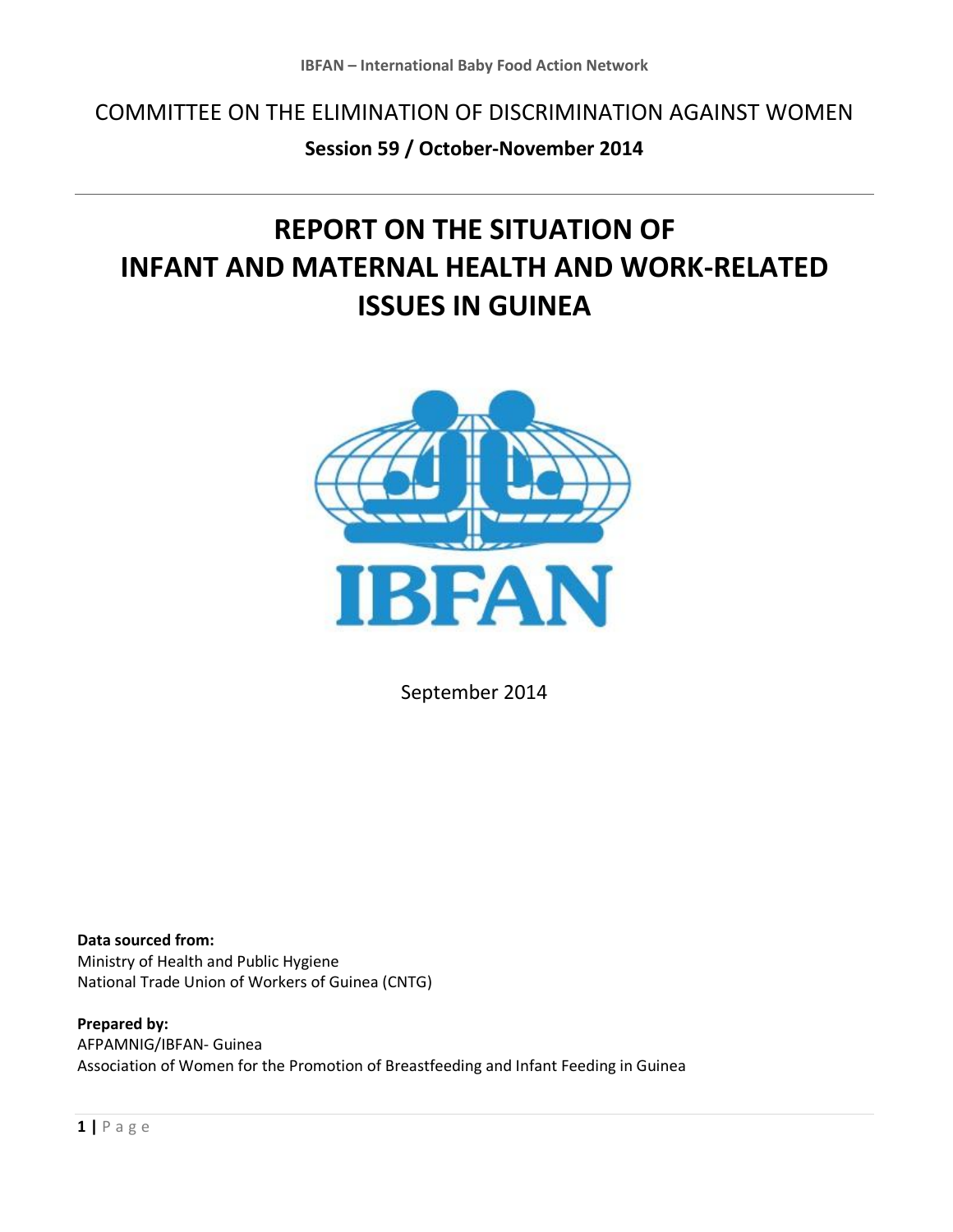#### **The right to health of women through the protection, promotion and support of breastfeeding**

Working women who become mothers hold a double role that is not always easy to bear. Recognizing "the great contribution of women to the welfare of the family and to the development of society […] [and] the social significance of maternity" (CEDAW Preamble) means acknowledging that it is a collective responsibility to create an **enabling environment for women to fulfil both roles of mother and worker**. Indeed, both maternity and work are means for women's empowerment and emancipation.

Women should be given the correct information as well as the legislative and institutional support to act in their children's best interest while they continue working and being active in public life. To this end, **maternity protection** at work, and **adequate paid maternity leave** in particular, are critical interventions that States have the obligation to implement in order to simultaneously realize the right of women to work and the right of women and their children to health, allowing new mothers to rest, bond with their child and establish a sound breastfeeding practice. Therefore, working mothers are also entitled to healthy surroundings at their workplace, and more specifically, to breastfeeding breaks and breastfeeding facilities.

**Breastfeeding is an essential part of women's reproductive cycle**: it is the third link after pregnancy and childbirth. It protects mothers' health both in the short and long term by, among others, reducing postpartum bleeding, aiding the mother's recovery after birth (synchronization of sleep patterns, enhanced self-esteem, lower rates of post-partum depression, easier return to pre-pregnancy weight), offering the mother protection from iron deficiency anaemia, delaying the return of fertility thus providing a natural method of child spacing (the Lactational Amenorrhea Method - LAM) for millions of women who do not have access to modern form of contraception, and decreasing the incidence of osteoporosis and the risk of ovarian-, breast- and other reproductive cancers later in life. For these reasons, **promoting, protecting and supporting breastfeeding is part of the State obligation** to ensure women receive appropriate services in connection with the post-natal period. In addition, if a woman cannot choose to breastfeed because of external conditions beyond her control, she is stripped of bodily integrity and denied the opportunity to enjoy the full potential of her body for health, procreation and sexuality. The right to breastfeed does not disappear with the fact that some women may choose alternative methods of feeding their children.

Optimal breastfeeding practices as recommended by WHO Global Strategy for Infant and Young Child Feeding<sup>1</sup> (early initiation of breastfeeding within one hour after birth, exclusive breastfeeding for 6 months followed by timely, adequate, safe and appropriate complementary feeding practices, with continued breastfeeding for up to 2 years or beyond) also provide the key building block for child survival, growth and healthy development<sup>2</sup>. Enabling women to follow such recommendations means empowering them by giving them the opportunity and support to best care for their child.

#### **Breastfeeding and human rights**

Several international instruments make a strong case for protecting, promoting and supporting breastfeeding, and stipulate the right of every human being, man, woman and child, to optimal health, to the elimination of hunger and malnutrition, and to proper nutrition. These include the Convention on the Elimination of All Forms of Discrimination against Women (CEDAW), in particular art. 1 and 5 on gender discrimination on the basis of the reproduction status (pregnancy and lactation), art. 12 on women's right to health and art. 16 on marriage and family life, the International Covenant on Economic, Social and Cultural Rights (CESCR), especially art. 12 on the right to health, including sexual and reproductive health, art. 11 on the right to food and art. 6, 7 and 10 on the right to work, the Convention on the Rights of the Child (CRC), especially art. 24 on the child's right to health. Interpreted jointly, these treaties support the claim that '**breastfeeding is the right of both the mother and her child, and is essential to fulfil every child's right to adequate food and the highest attainable standard of health**'. As duty-bearers, States have the obligation to create a protective and enabling environment for women to breastfeed, through adoption of measures that protect, promote and support breastfeeding.

http://www.who.int/nutrition/publications/infantfeeding/9241562218/en/index.html

 $1$  WHO, Global Strategy on Infant and Young Child Feeding, 2002, available at:

<sup>&</sup>lt;sup>2</sup> IBFAN, What Scientific Research Says?, available at: <u>http://www.ibfan.org/issue-scientific-breastfeeding.html</u>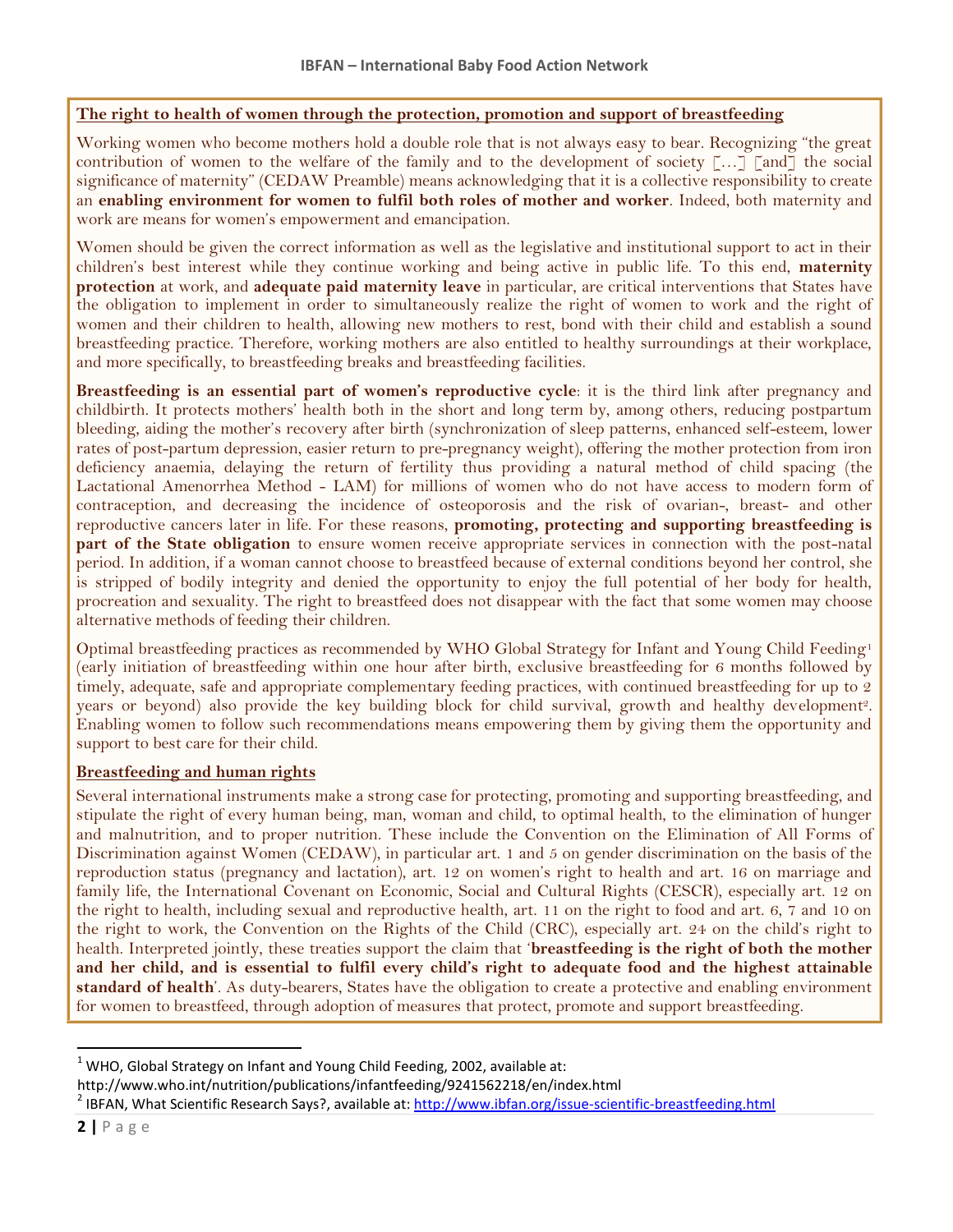#### **SUMMARY**

#### *The following obstacles/problems have been indentified:*

- Lack of support to local NGOs working for the protection and promotion of breastfeeding;
- Lack of monitoring and follow-up of existing activities and initiatives aiming at sensitizing on breastfeeding;
- Lack of support groups at the Prefecture level, as well as grandparents support clubs at the district level;
- Lack of regulation of the marketing of breastmilk substitutes;
- Baby-friendly community facilities and structures are mostly non functional;
- Lack of funding for activities aiming to promote and raise awareness on breastfeeding.

### *Our recommendations include:*

- Improve **training of health care and community workers on breastfeeding** and infant young child feeding;
- **Revise the Code of marketing of breastmilk substitutes** in Guinea and make it operational. Unblock the process of adopting the draft law;
- Validate and adopt **national directives related to breastfeeding and infant and young child feeding**;
- **Develop information, education and communication (IEC) materials** on breastfeeding and Infant and young child feeding;
- Strengthen implementation and re-assessment of **baby-friendly hospitals** and facilities at the hospitals and community level.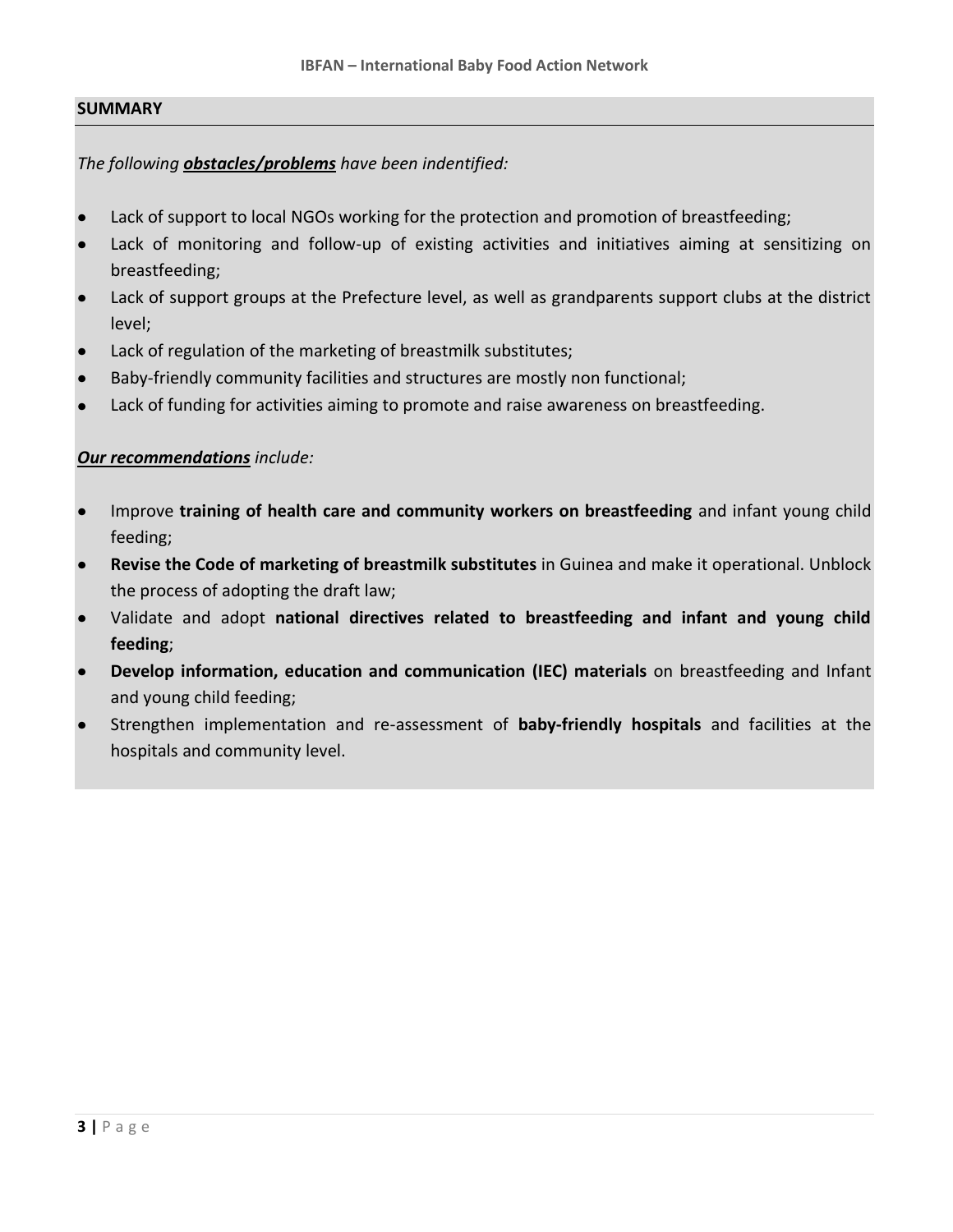## **1) General situation concerning breastfeeding in Guinea**

WHO recommends: 1) **early initiation of breastfeeding** (within an hour from birth); 2) **exclusive breastfeeding** for the first 6 months; 3) **continued breastfeeding** for 2 years or beyond, together with adequate and safe complementary foods.<sup>3</sup>

Despites these recommendations, globally more than half of the newborns are not breastfed within one hour from birth, less than 40% of infants under 6 months are exclusively breastfed and only a minority of women continue breastfeeding their children until the age of two.

#### **Rates on infant and young child feeding:**

- **Early initiation:** Proportion of children born in the last 24 months who were put to the breast within  $\bullet$ one hour of birth
- **Exclusive breastfeeding:** Proportion of infants 0–5 months of age who are fed exclusively with breast milk
- **Continued breastfeeding at 2 years:** Proportion of children 20–23 months of age who are fed breast  $\bullet$ milk

**Complementary feeding:** Proportion of infants 6–8 months of age who receive solid, semi-solid or soft foods

| Number of infants under 12 months     | 34 800     |
|---------------------------------------|------------|
|                                       |            |
| Number of children under 2 years      |            |
|                                       |            |
| Number of children under 5 years      | 12 590 000 |
|                                       |            |
| Breastfeeding rate at birth           | 80%        |
|                                       |            |
| Exclusive breastfeeding at the age of |            |
|                                       |            |
| 3 months                              | 95%        |
|                                       |            |
| 6 months                              | 18%        |
|                                       |            |
| Breastfeeding rate at 12-15 months    | 93 %       |
|                                       |            |
| Median duration of breastfeeding      | 24 months  |
|                                       |            |

The rates are reported only in the EDS, MICS and SMART surveys.

The differences between regions and prefectures are not remarkable.

<sup>3</sup> <http://www.who.int/topics/breastfeeding/en/>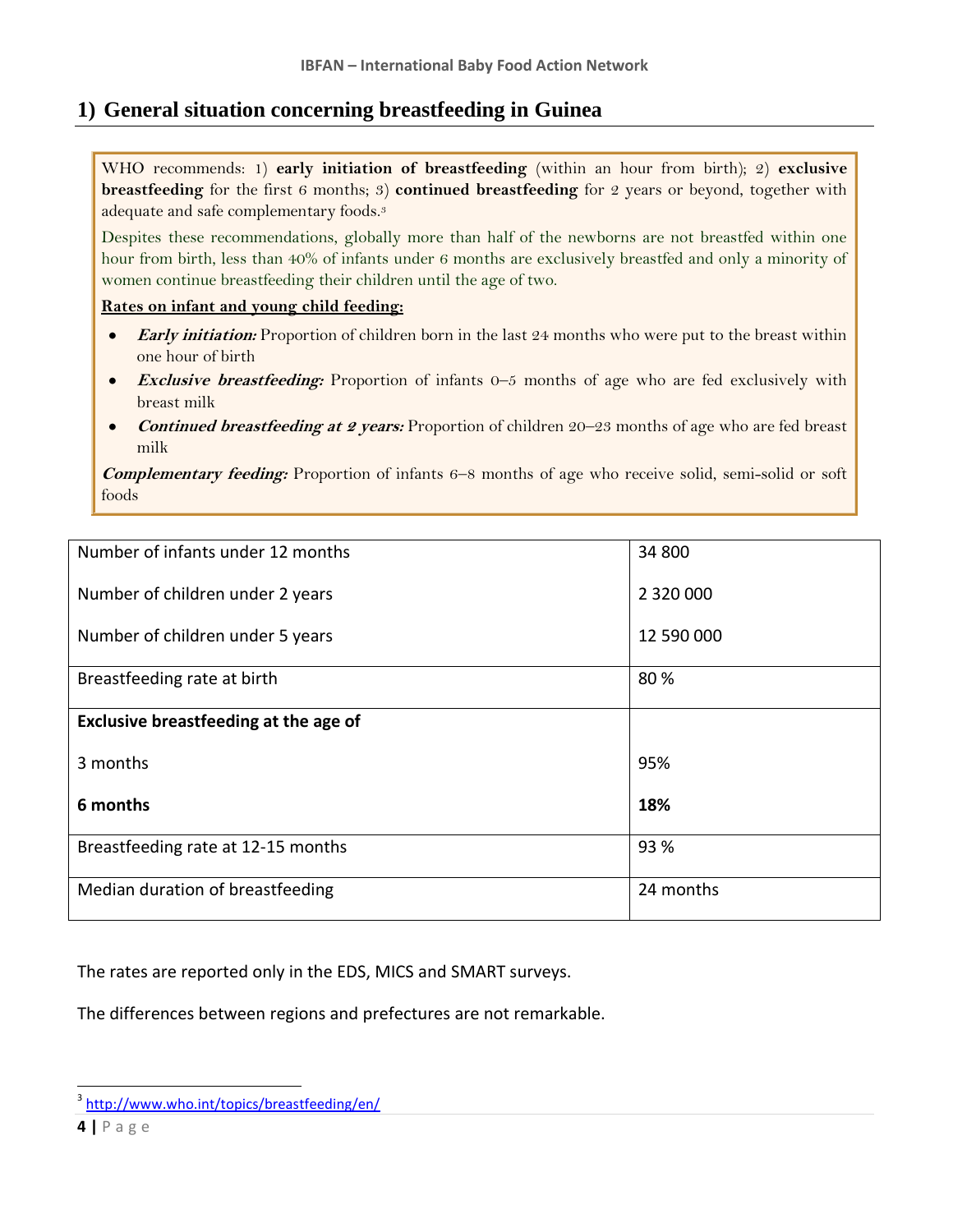There is generally a decline in breastfeeding associated to the lack of regulation of the marketing of breastmilk substitutes and to the fact that much attention has been given to the treatment at the expense of prevention, and as a consequence, prevention indicators are faring poorly.

Other aspects that explain the very low rate of exclusive breastfeeding are the lack of follow-up and monitoring of awareness-building activities, the lack of support groups in the Prefectures and grandmothers/grandfathers support clubs in the districts.

## **2) Maternity protection for working women**

The main reason given by majority of working mothers for ceasing breastfeeding is their **return to work following maternity leave**.

It is therefore necessary to make adjustments in the workload of mothers of young children so that they may find the time and energy to breastfeed; this should not be considered the mother's responsibility, but rather a **collective responsibility**. Therefore, States should adopt and monitor an adequate policy of maternity protection in line with **ILO Convention 183 (2000)** <sup>4</sup> that facilitate six months of exclusive breastfeeding for women employed in all sectors, and facilitate workplace accommodations to feed and/or to express breastmilk.

Women working in the public and private sectors have the right to 14 weeks of **maternity leave**, of which 6 weeks should be taken before and 8 after birth.

Maternity leave **benefits** are paid by the employer.

**Breastfeeding Breaks**: When returning to work, breastfeeding women have two hours of breastfeeding breaks per day.

## **3) The International Code of Marketing of Breastmilk Substitutes**

Evidence clearly shows that a great majority of women can breastfeed and will do so if they have the accurate and full information and support, as called for by the Convention on the Rights of the Child. However**, direct industry influence** through advertisements, information packs and contact with sales representatives, as well as indirect influence through the public health system, submerge women with **incorrect, partial and biased information**.

**The International Code of Marketing of Breastmilk Substitutes** (the Code) was adopted by the World Health Assembly in 1981. It is a **minimum global standard** aiming to protect appropriate infant and young child feeding by requiring States to regulate the marketing activities of enterprises producing and distributing breastmilk substitutes in order to avoid misinformation and undue pressure on parents to use such products when not strictly necessary. Even if many countries have adopted at least some provisions of the Code in national legislation, the implementation and enforcement are suboptimal, and violations

<sup>&</sup>lt;sup>4</sup> ILO, C183 - Maternity Protection Convention, 2000 (No. 183)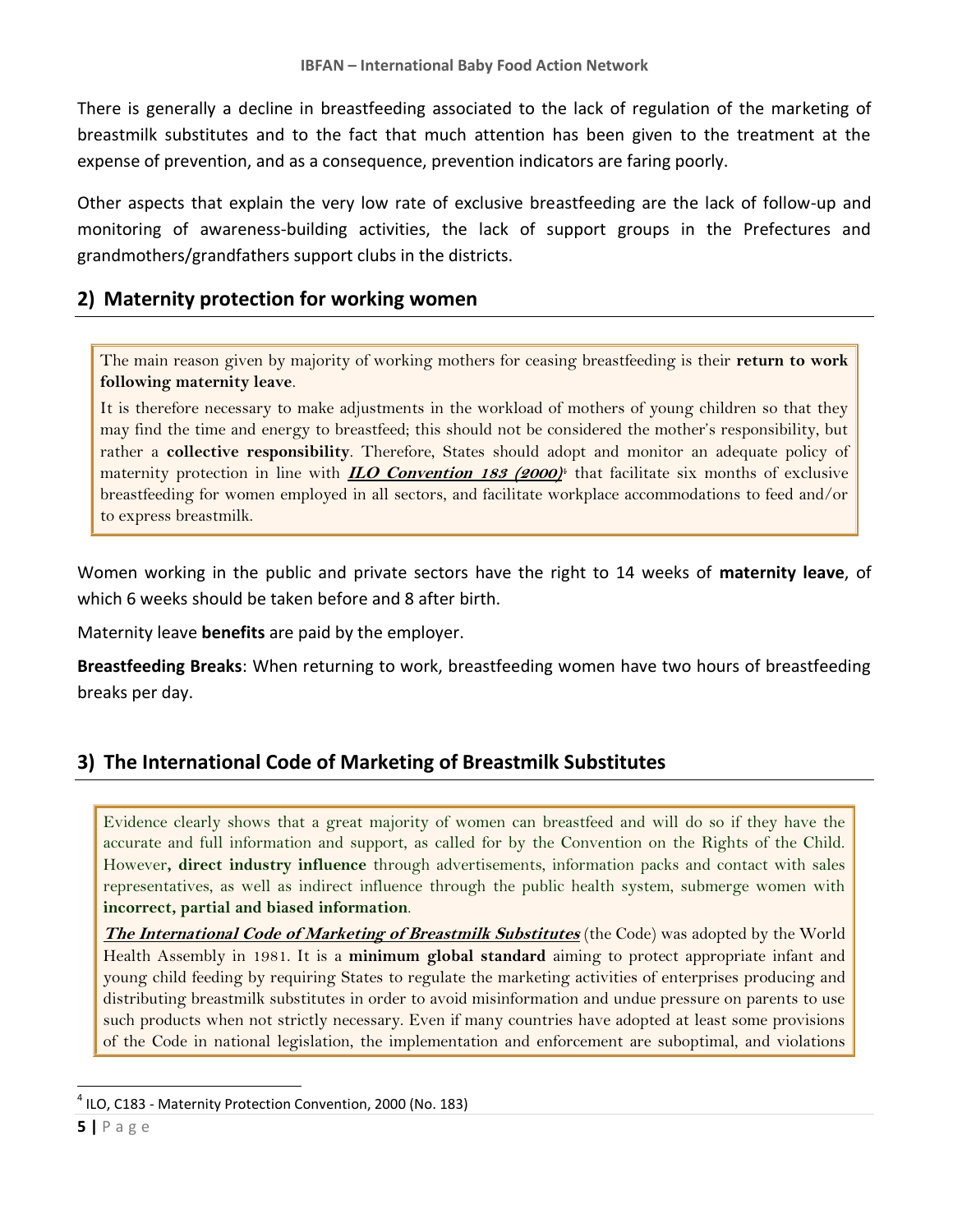persist.

The National law that should implement the International Code in Guinea has been drafted since 1997, but it has not been adopted yet.

## **4) Baby Friendly Hospital Initiative (BFHI) and training of health workers**

Lack of support to breastfeeding by the health care system and its health care professionals further increase difficulties in adopting optimal breastfeeding practices.

**The Baby-Friendly Hospital Initiative** (BFHI), which consists in the implementation by hospitals of the 'Ten steps for successful breastfeeding', is a key initiative to ensure breastfeeding support within the health care system. However, as UNICEF support to this initiative has diminished in many countries, the **implementation of BFHI has significantly slowed down**. Revitalization of BFHI and expanding the Initiative's application to include maternity, neonatal and child health services and community-based support for lactating women and caregivers of young children represents an appropriate action to address the challenge of adequate support.

In 2008, there were 12 hospitals/clinics/health centres that had the certification as Baby-Friendly Hospitals out of a total of 38 clinics and maternity centres in the country.

Private hospitals have not been assessed so far.

Since 2008, UNICEF, which was the main partner, has stopped its financial support with the consequence of BFHI activities having almost completely stopped. Thus, since 2008, no further structures have been certified, and re-assessment has stopped too. It is only in 2012 that these activities have restarted.

## **5) HIV and infant feeding**

The HIV virus can be passed from mother to the infant though pregnancy, delivery and breastfeeding.

The **2010 WHO Guidelines on HIV and infant feeding**<sup>6</sup> call on national authorities to recommend, based on the AFASS6 assessment of their national situation, **either breastfeeding while providing antiretroviral medicines** (ARVs) **or avoidance of all breastfeeding**. The Guidelines explain that these new recommendations do not remove a mother's right to decide regarding infant feeding and are fully consistent with respecting individual human rights.

The national rate of HIV/AIDS is 1.4 %.

<sup>5</sup> WHO, Guidelines on HIV and infant feeding, 2010, available at: [http://whqlibdoc.who.int/publications/2010/9789241599535\\_eng.pdf](http://whqlibdoc.who.int/publications/2010/9789241599535_eng.pdf)

6 Affordable, feasible, acceptable, sustainable and safe (AFASS)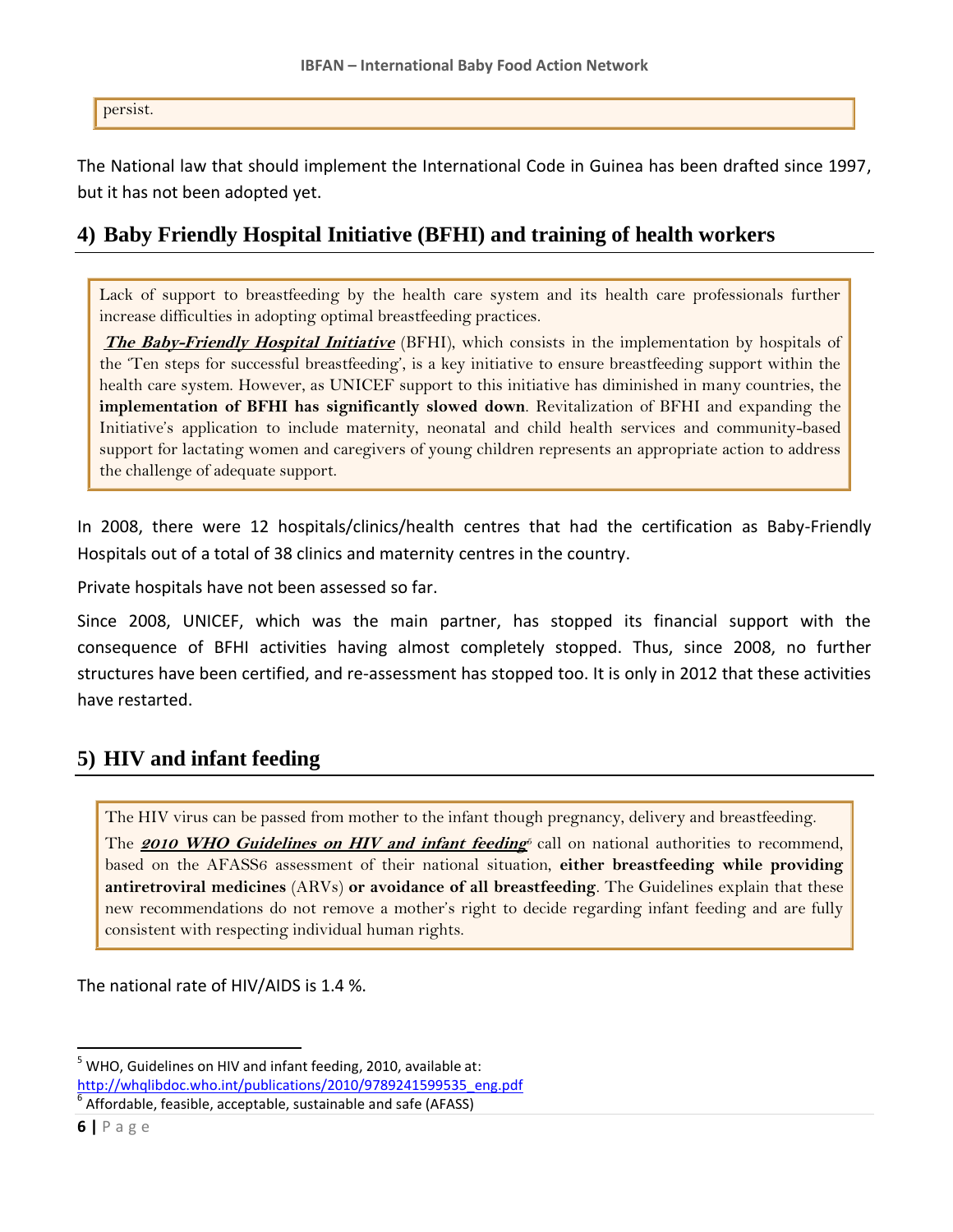Guinea has a national directive on Feeding of Infants and Young children born from HIV positive mothers.

Guinea has a directive on IYCF which includes essential nutrition actions and practices that affect women and children's health, as well as aspects related to infant feeding and HIV.

## **6) Government measures to promote and support breastfeeding**

Adopted in 2002, the **Global Strategy for Infant and Young Child Feeding** defines 9 operational targets:

1. Appoint a **national breastfeeding coordinator** with appropriate authority, and establish a multisectoral **national breastfeeding committee** composed of representatives from relevant government departments, non-governmental organisations, and health professional associations.

2. Ensure that every facility providing maternity services fully practises all the **"Ten steps to successful breastfeeding"** set out in the WHO/UNICEF statement on breastfeeding and maternity services.

3. Give effect to the principles and aim of the **International Code of Marketing of Breastmilk Substitutes** and **subsequent relevant Health Assembly** resolutions in their entirety.

4. Enact imaginative **legislation protecting the breastfeeding rights of working women** and establish means for its enforcement.

5. Develop, implement, monitor and evaluate a com**prehensive policy on infant and young child feeding**, in the context of national policies and programmes for nutrition, child and reproductive health, and poverty reduction.

6. Ensure that the health and other relevant sectors **protect, promote and support** exclusive breastfeeding for six months and continued breastfeeding up to two years of age or beyond, while providing women access to the support they require – in the family, community and workplace – to achieve this goal.

7. Promote timely, adequate, safe and appropriate **complementary feeding with continued breastfeeding**.

8. Provide guidance on feeding infants and young **children in exceptionally difficult circumstances**, and on the related support required by mothers, families and other caregivers.

Consider what **new legislation or other suitable measures may be required**, as part of a comprehensive policy on infant and young child feeding, to give effect to the principles and aim of the International Code of Marketing of Breastmilk Substitutes and to subsequent relevant Health Assembly resolutions.

### **Training** on breastfeeding:

There is a training on counselling on infants and young child feeding practices by the WHO in 2011, where breastfeeding was included.

### **At the community level:**

At the community level, baby-friendly communitarian structures and support groups exist, but the majority are not functional.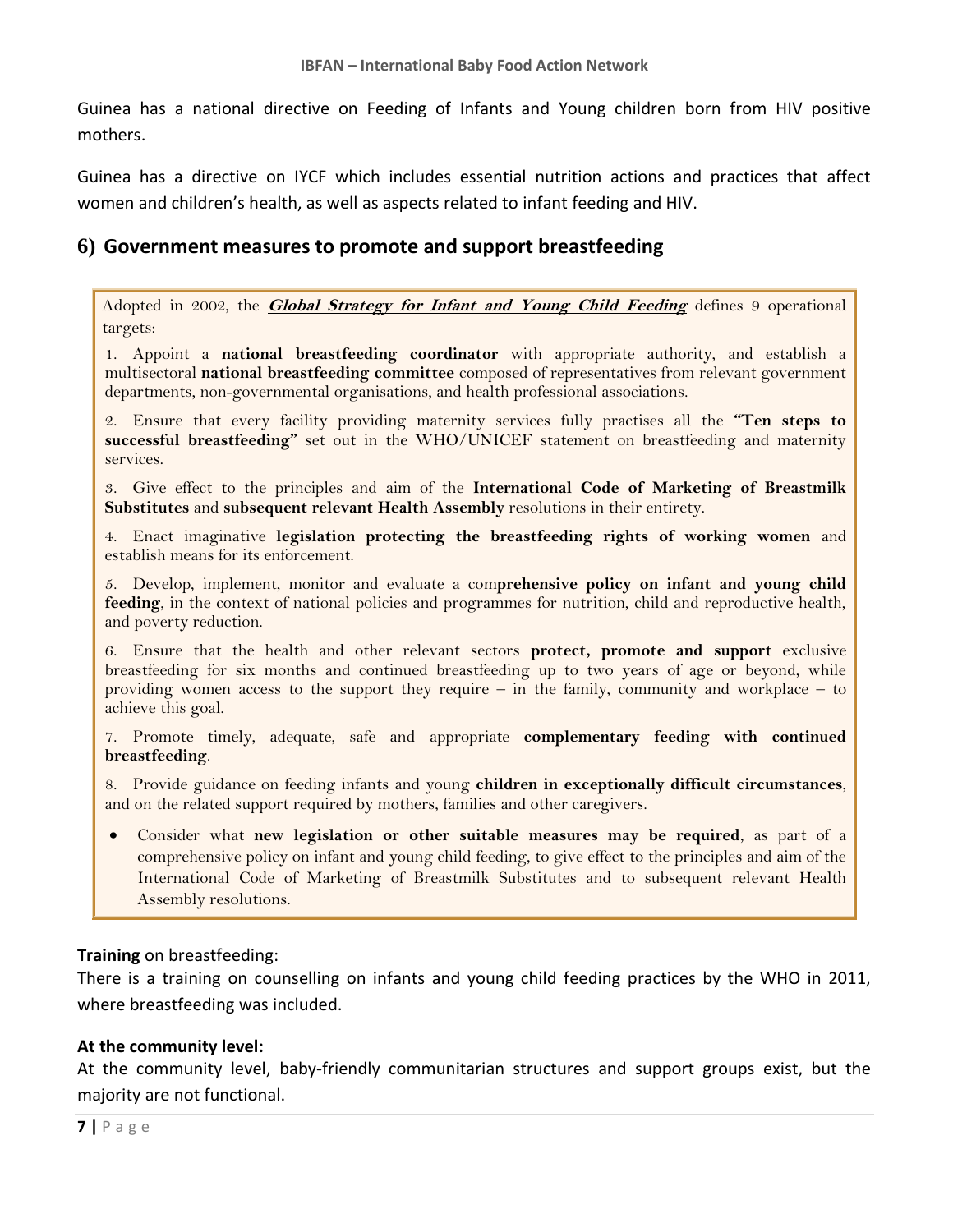Each year **the world breastfeeding week** is celebrated in the regions and prefectures with the funding of UNICEF and some NGOs such as ACF, TDH.

## **7) Recommendations on breastfeeding by the Committee on the Rights of the Child**

The **Convention on the Rights of the Child** has placed breastfeeding high on the human rights agenda. Article 24<sup>7</sup> mentions specifically the importance of breastfeeding as part of the child's right to the highest attainable standard of health. Better breastfeeding and complementary feeding practices, the right to information for mothers and parents, the protection of parents by aggressive marketing of breastmilk substitute products – through the implementation of and compliance with the International Code of Marketing of Breastmilk Substitutes (WHO/UNICEF, 1981) - as well as the need for strong and universal maternity protection are now systematically discussed during State parties reviews by the CRC Committee.

In January 2013, during its  $62<sup>nd</sup>$  session, the Committee on the Rights of the Child recommended that Guinea "(a) Increase the **resources allocated to the health sector**, develop and implement comprehensive policies and programmes for improving the health situation of children; (b) Facilitate **greater and equal access to quality primary health services** for mothers and children in all areas of the country in order to end the disparities in health-care provision between the different areas with due emphasis on the issues of chronic malnutrition, malaria and tuberculosis, and adopt the necessary measures to prevent and eliminate noma; and (c) Ensure **decent conditions of work for professionals in the health sector** for improved quality services for children and their mothers" (Concluding Observations, §66).

 7 "*States Parties shall pursue full implementation of this right and, in particular, shall take appropriate measures: […] (e) To ensure that all segments of society, in particular parents and children, are informed, have access to education and are supported in the use of basic knowledge of child health and nutrition, the advantages of breastfeeding, hygiene and environmental sanitation and the prevention of accidents."* Art 24.2 (e), CRC